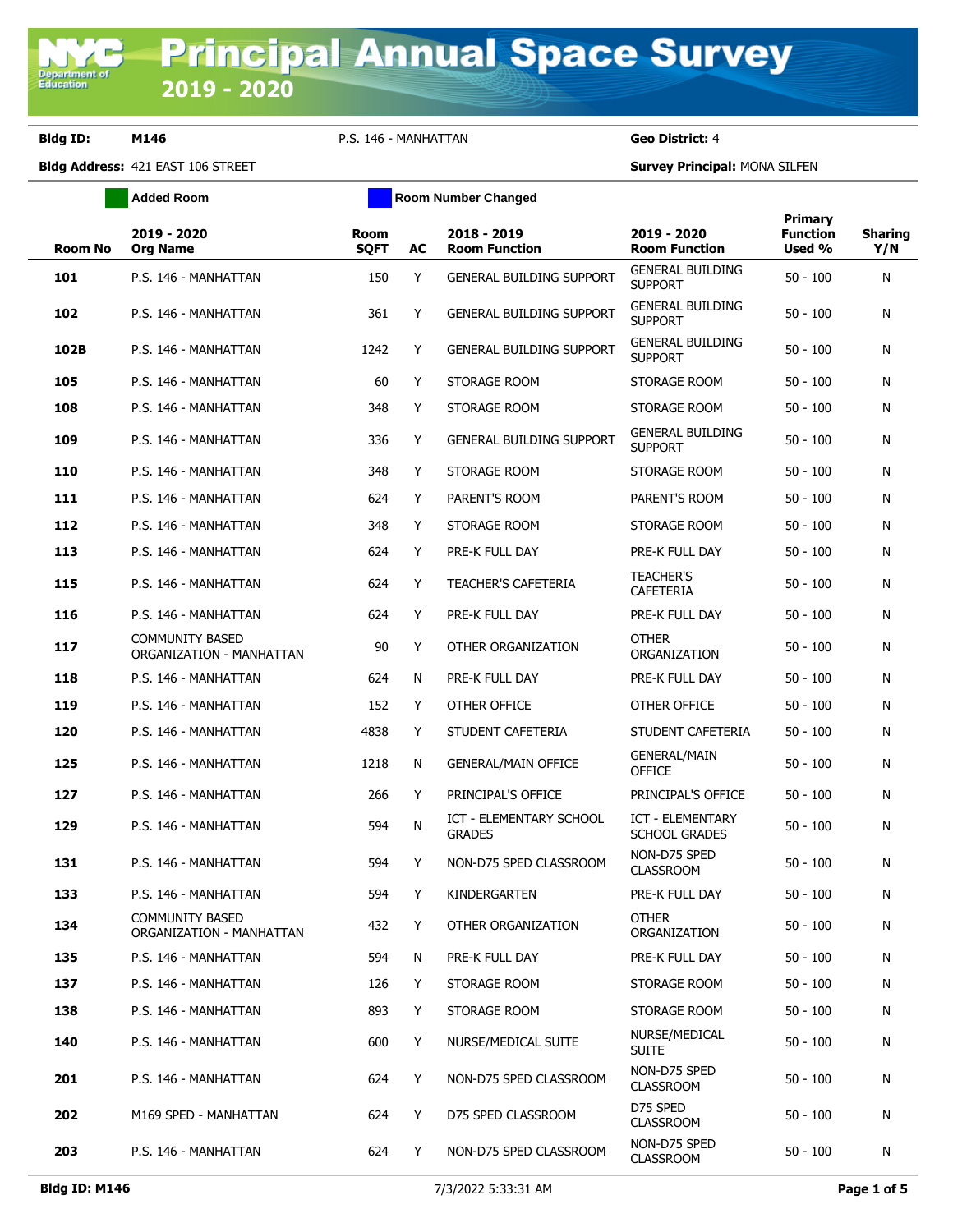**Bldg ID: M146** P.S. 146 - MANHATTAN **Geo District:** 4

**Added Room Room Room Number Changed** 

| <b>Room No</b> | 2019 - 2020<br><b>Org Name</b>                     | <b>Room</b><br><b>SQFT</b> | AC | 2018 - 2019<br><b>Room Function</b>      | 2019 - 2020<br><b>Room Function</b>                       | Primary<br><b>Function</b><br>Used % | <b>Sharing</b><br>Y/N |
|----------------|----------------------------------------------------|----------------------------|----|------------------------------------------|-----------------------------------------------------------|--------------------------------------|-----------------------|
| 204            | M169 SPED - MANHATTAN                              | 624                        | Y  | D75 SPED CLASSROOM                       | D75 SPED<br><b>CLASSROOM</b>                              | $50 - 100$                           | N                     |
| 206            | P.S. 146 - MANHATTAN                               | 950                        | Y  | <b>SBST</b>                              | <b>SBST</b>                                               | $50 - 100$                           | N                     |
| 208            | P.S. 146 - MANHATTAN                               | 143                        | Y  | STORAGE ROOM                             | STORAGE ROOM                                              | $50 - 100$                           | N                     |
| 209            | P.S. 146 - MANHATTAN                               | 1968                       | Y  | LIBRARY                                  | LIBRARY                                                   | $50 - 100$                           | N                     |
| 210            | P.S. 146 - MANHATTAN                               | 144                        | Y  | <b>GENERAL BUILDING SUPPORT</b>          | <b>GENERAL BUILDING</b><br><b>SUPPORT</b>                 | $50 - 100$                           | N                     |
| 212            | P.S. 146 - MANHATTAN                               | 99                         | Y  | STORAGE ROOM                             | STORAGE ROOM                                              | $50 - 100$                           | N                     |
| 213            | P.S. 146 - MANHATTAN                               | 624                        | N  | ICT - ELEMENTARY SCHOOL<br><b>GRADES</b> | <b>ICT - ELEMENTARY</b><br><b>SCHOOL GRADES</b>           | $50 - 100$                           | N                     |
| 214            | P.S. 146 - MANHATTAN                               | 90                         | Y  | STORAGE ROOM                             | STORAGE ROOM                                              | $50 - 100$                           | N                     |
| 216            | P.S. 146 - MANHATTAN                               | 378                        | Y  | SPECIAL ED SUPPORT                       | SPECIAL ED SUPPORT                                        | $50 - 100$                           | N                     |
| 217            | P.S. 146 - MANHATTAN                               | 357                        | Υ  | ACADEMIC INTERVENTION<br><b>SERVICES</b> | <b>ACADEMIC</b><br><b>INTERVENTION</b><br><b>SERVICES</b> | $50 - 100$                           | N                     |
| 218            | P.S. 146 - MANHATTAN                               | 624                        | Y  | <b>SECOND GRADE</b>                      | <b>SECOND GRADE</b>                                       | $50 - 100$                           | N                     |
| 220            | P.S. 146 - MANHATTAN                               | 144                        | Y  | STORAGE ROOM                             | STORAGE ROOM                                              | $50 - 100$                           | N                     |
| 225            | CONTINUING EDUCATION<br>PROGRAM - MANHATTAN        | 624                        | Y  | OTHER ORGANIZATION                       | <b>OTHER</b><br>ORGANIZATION                              | $50 - 100$                           | N                     |
| 227            | P.S. 146 - MANHATTAN                               | 624                        | Y  | NON-D75 SPED CLASSROOM                   | REGULAR CLASSROOM                                         | $50 - 100$                           | N                     |
| 228            | P.S. 146 - MANHATTAN                               | 60                         | Y  | <b>GENERAL BUILDING SUPPORT</b>          | <b>GENERAL BUILDING</b><br><b>SUPPORT</b>                 | $50 - 100$                           | N                     |
| <b>229ABC</b>  | CONTINUING EDUCATION<br>PROGRAM - MANHATTAN        | 624                        | Y  | OTHER ORGANIZATION                       | <b>OTHER</b><br>ORGANIZATION                              | $50 - 100$                           | N                     |
| 230            | P.S. 146 - MANHATTAN                               | 624                        | Y  | NON-D75 SPED CLASSROOM                   | NON-D75 SPED<br><b>CLASSROOM</b>                          | $50 - 100$                           | N                     |
| 231            | P.S. 146 - MANHATTAN                               | 624                        | Y  | REGULAR CLASSROOM                        | <b>REGULAR CLASSROOM</b>                                  | $50 - 100$                           | N                     |
| 232            | P.S. 146 - MANHATTAN                               | 624                        | Y  | <b>SPEECH</b>                            | <b>SPEECH</b>                                             | $50 - 100$                           | N                     |
| 233            | P.S. 146 - MANHATTAN                               | 624                        | Y  | D75 SPED CLASSROOM                       | D75 SPED<br><b>CLASSROOM</b>                              | $50 - 100$                           | N                     |
| 234            | <b>CONTINUING EDUCATION</b><br>PROGRAM - MANHATTAN | 624                        | Y  | OTHER ORGANIZATION                       | <b>SCIENCE LAB</b>                                        | $50 - 100$                           | N                     |
| 235            | P.S. 146 - MANHATTAN                               | 624                        | Y  | <b>SPEECH</b>                            | <b>SPEECH</b>                                             | $50 - 100$                           | N                     |
| 236            | P.S. 146 - MANHATTAN                               | 624                        | Y  | ICT - ELEMENTARY SCHOOL<br><b>GRADES</b> | ICT - ELEMENTARY<br><b>SCHOOL GRADES</b>                  | $50 - 100$                           | N                     |
| 237            | P.S. 146 - MANHATTAN                               | 126                        | Y  | STORAGE ROOM                             | STORAGE ROOM                                              | $50 - 100$                           | N                     |
| 238            | P.S. 146 - MANHATTAN                               | 624                        | Y  | ICT - ELEMENTARY SCHOOL<br><b>GRADES</b> | ICT - ELEMENTARY<br><b>SCHOOL GRADES</b>                  | $50 - 100$                           | N                     |
| 240            | P.S. 146 - MANHATTAN                               | 624                        | Y  | D75 SPED CLASSROOM                       | D75 SPED<br><b>CLASSROOM</b>                              | $50 - 100$                           | N                     |
| 301            | P.S. 146 - MANHATTAN                               | 624                        | Y  | ICT - ELEMENTARY SCHOOL<br><b>GRADES</b> | <b>ICT - ELEMENTARY</b><br><b>SCHOOL GRADES</b>           | $50 - 100$                           | N                     |
| 302            | P.S. 146 - MANHATTAN                               | 624                        | Y  | NON-D75 SPED CLASSROOM                   | NON-D75 SPED<br><b>CLASSROOM</b>                          | $50 - 100$                           | N                     |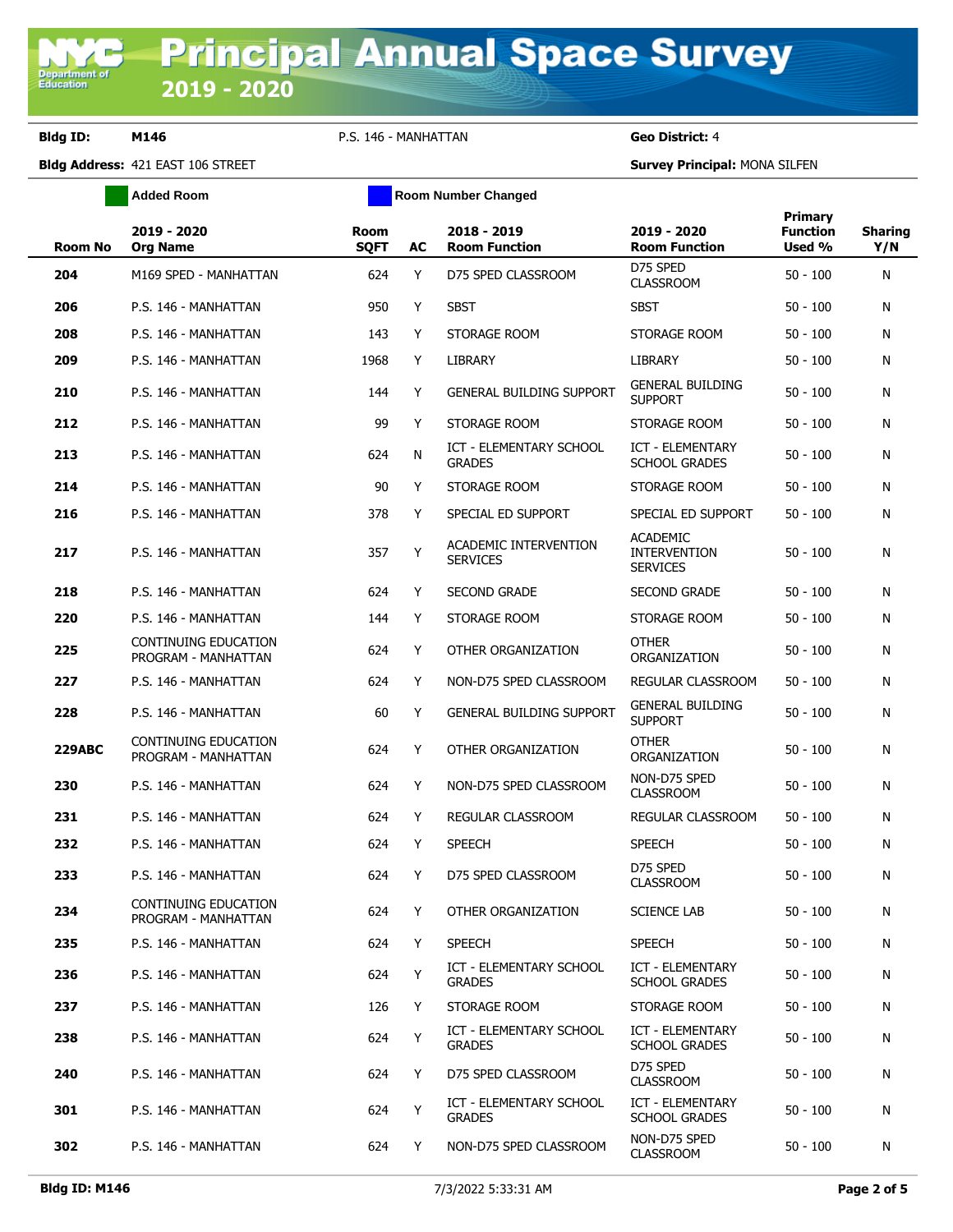**Bldg ID: M146** P.S. 146 - MANHATTAN **Geo District:** 4

**Added Room Room Room Number Changed** 

| <b>Room No</b> | 2019 - 2020<br><b>Org Name</b>                     | <b>Room</b><br><b>SQFT</b> | AC | 2018 - 2019<br><b>Room Function</b>             | 2019 - 2020<br><b>Room Function</b>             | <b>Primary</b><br><b>Function</b><br>Used % | <b>Sharing</b><br>Y/N |
|----------------|----------------------------------------------------|----------------------------|----|-------------------------------------------------|-------------------------------------------------|---------------------------------------------|-----------------------|
| 303            | P.S. 146 - MANHATTAN                               | 624                        | Y  | <b>ICT - ELEMENTARY SCHOOL</b><br><b>GRADES</b> | <b>ICT - ELEMENTARY</b><br><b>SCHOOL GRADES</b> | $50 - 100$                                  | N                     |
| 304            | P.S. 146 - MANHATTAN                               | 624                        | Y  | ICT - ELEMENTARY SCHOOL<br><b>GRADES</b>        | <b>ICT - ELEMENTARY</b><br><b>SCHOOL GRADES</b> | $50 - 100$                                  | N                     |
| 305            | P.S. 146 - MANHATTAN                               | 624                        | Y  | REGULAR CLASSROOM                               | REGULAR CLASSROOM                               | $50 - 100$                                  | N                     |
| 306            | P.S. 146 - MANHATTAN                               | 624                        | Y  | <b>FUNDED - ESL</b>                             | COMPUTER LAB                                    | $50 - 100$                                  | N                     |
| 307            | P.S. 146 - MANHATTAN                               | 650                        | Y  | <b>ICT - ELEMENTARY SCHOOL</b><br><b>GRADES</b> | ICT - ELEMENTARY<br><b>SCHOOL GRADES</b>        | $50 - 100$                                  | N                     |
| 308            | <b>COMMUNITY BASED</b><br>ORGANIZATION - MANHATTAN | 513                        | Y  | OTHER ORGANIZATION                              | <b>FUNDED - ESL</b>                             | $50 - 100$                                  | N                     |
| 309/311        | P.S. 146 - MANHATTAN                               | 700                        | Y  | SPECIAL ED SUPPORT                              | <b>FUNDED - ESL</b>                             | $50 - 100$                                  | N                     |
| 310            | P.S. 146 - MANHATTAN                               | 143                        | Y  | STORAGE ROOM                                    | STORAGE ROOM                                    | $50 - 100$                                  | N                     |
| 312            | P.S. 146 - MANHATTAN                               | 99                         | Y  | STORAGE ROOM                                    | STORAGE ROOM                                    | $50 - 100$                                  | N                     |
| 313            | P.S. 146 - MANHATTAN                               | 621                        | Y  | <b>SCIENCE LAB</b>                              | <b>SCIENCE LAB</b>                              | $50 - 100$                                  | N                     |
| 314            | P.S. 146 - MANHATTAN                               | 90                         | Y  | STORAGE ROOM                                    | STORAGE ROOM                                    | $50 - 100$                                  | N                     |
| 316            | M169 SPED - MANHATTAN                              | 378                        | Y  | <b>GENERAL/MAIN OFFICE</b>                      | <b>GENERAL/MAIN</b><br>OFFICE                   | $50 - 100$                                  | N                     |
| 317            | P.S. 146 - MANHATTAN                               | 357                        | Y  | AP'S OFFICE                                     | AP'S OFFICE                                     | $50 - 100$                                  | N                     |
| 318            | P.S. 146 - MANHATTAN                               | 624                        | N  | ICT - ELEMENTARY SCHOOL<br><b>GRADES</b>        | <b>ICT - ELEMENTARY</b><br><b>SCHOOL GRADES</b> | $50 - 100$                                  | N                     |
| 320            | P.S. 146 - MANHATTAN                               | 143                        | Y  | STORAGE ROOM                                    | STORAGE ROOM                                    | $50 - 100$                                  | N                     |
| 325            | P.S. 146 - MANHATTAN                               | 624                        | N  | NON-D75 SPED CLASSROOM                          | NON-D75 SPED<br><b>CLASSROOM</b>                | $50 - 100$                                  | N                     |
| 327            | M169 SPED - MANHATTAN                              | 624                        | Y  | D75 SPED CLASSROOM                              | D75 SPED<br><b>CLASSROOM</b>                    | $50 - 100$                                  | N                     |
| 328            | P.S. 146 - MANHATTAN                               | 60                         | Y  | <b>GENERAL BUILDING SUPPORT</b>                 | <b>GENERAL BUILDING</b><br><b>SUPPORT</b>       | $50 - 100$                                  | N                     |
| 329            | M169 SPED - MANHATTAN                              | 624                        | Y  | D75 SPED CLASSROOM                              | D75 SPED<br><b>CLASSROOM</b>                    | $50 - 100$                                  | N                     |
| 330            | M169 SPED - MANHATTAN                              | 624                        | Y  | D75 SPED CLASSROOM                              | D75 SPED<br><b>CLASSROOM</b>                    | $50 - 100$                                  | N                     |
| 331            | M169 SPED - MANHATTAN                              | 624                        | Y  | D75 SPED CLASSROOM                              | D75 SPED<br><b>CLASSROOM</b>                    | $50 - 100$                                  | N                     |
| 332            | M169 SPED - MANHATTAN                              | 624                        | Y  | D75 SPED CLASSROOM                              | D75 SPED<br><b>CLASSROOM</b>                    | $50 - 100$                                  | N                     |
| 333            | M169 SPED - MANHATTAN                              | 624                        | Y  | D75 SPED CLASSROOM                              | D75 SPED<br><b>CLASSROOM</b>                    | $50 - 100$                                  | N                     |
| 334            | M169 SPED - MANHATTAN                              | 624                        | Y  | D75 SPED CLASSROOM                              | D75 SPED<br><b>CLASSROOM</b>                    | $50 - 100$                                  | N                     |
| 335            | P.S. 146 - MANHATTAN                               | 624                        | Y  | OCCUPATIONAL THERAPY                            | <b>OCCUPATIONAL</b><br><b>THERAPY</b>           | $50 - 100$                                  | N                     |
| 336            | M169 SPED - MANHATTAN                              | 624                        | Y  | D75 SPED CLASSROOM                              | D75 SPED<br><b>CLASSROOM</b>                    | $50 - 100$                                  | N                     |
| 337            | P.S. 146 - MANHATTAN                               | 99                         | Y  | STORAGE ROOM                                    | STORAGE ROOM                                    | $50 - 100$                                  | N                     |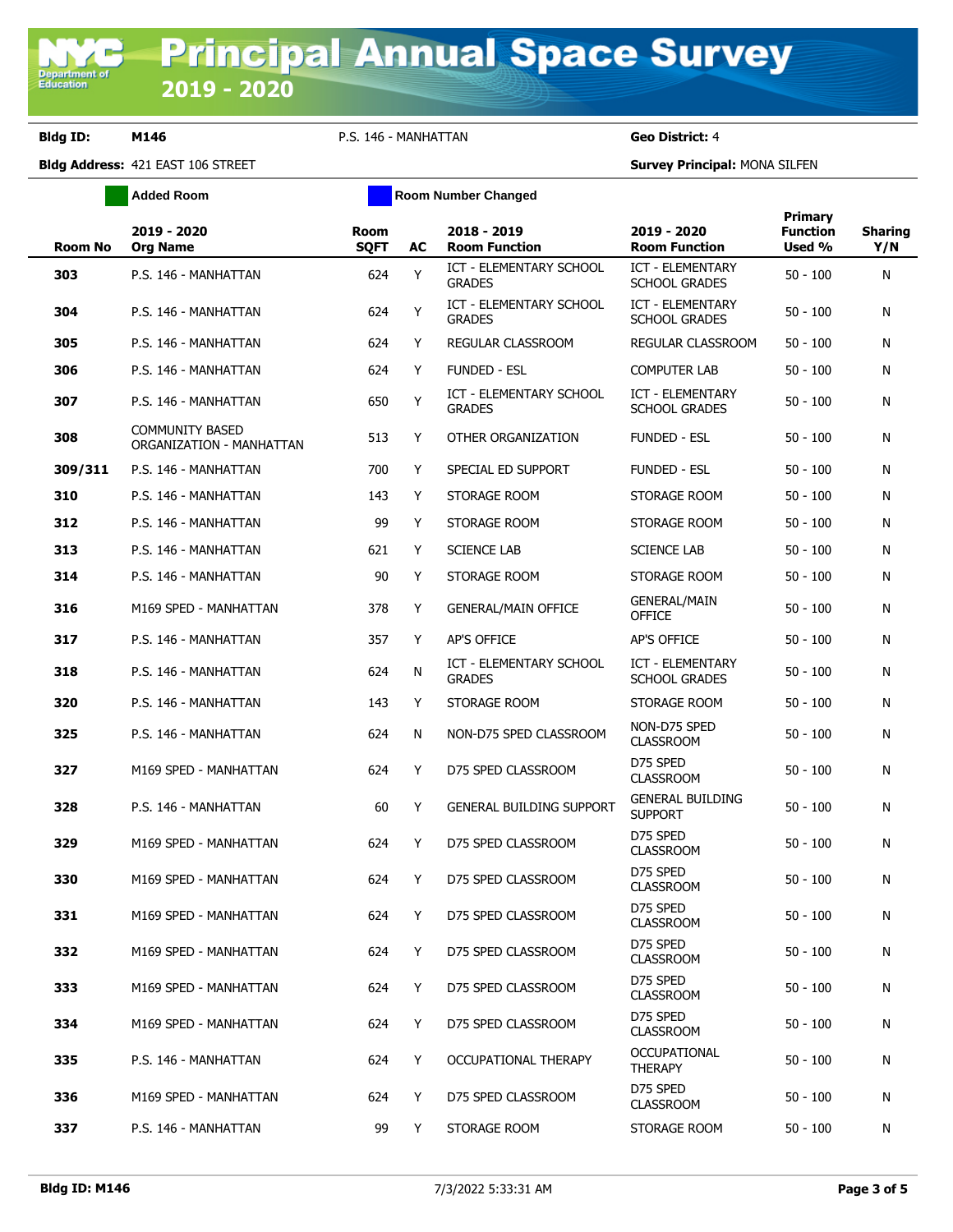**Department of**<br>Education

**Bldg ID: M146** P.S. 146 - MANHATTAN **Geo District:** 4

|                  | <b>Added Room</b>                                                   |                            | <b>Room Number Changed</b> |                                                                                                                                                                                              |                                           |                                             |                       |
|------------------|---------------------------------------------------------------------|----------------------------|----------------------------|----------------------------------------------------------------------------------------------------------------------------------------------------------------------------------------------|-------------------------------------------|---------------------------------------------|-----------------------|
| Room No          | 2019 - 2020<br><b>Org Name</b>                                      | <b>Room</b><br><b>SOFT</b> | <b>AC</b>                  | 2018 - 2019<br><b>Room Function</b>                                                                                                                                                          | 2019 - 2020<br><b>Room Function</b>       | <b>Primary</b><br><b>Function</b><br>Used % | <b>Sharing</b><br>Y/N |
| 338              | M169 SPED - MANHATTAN                                               | 624                        | Y                          | D75 SPED CLASSROOM                                                                                                                                                                           | D75 SPED<br><b>CLASSROOM</b>              | $50 - 100$                                  | N                     |
| 340              | M169 SPED - MANHATTAN                                               | 624                        | Y                          | D75 SPED CLASSROOM                                                                                                                                                                           | D75 SPED<br><b>CLASSROOM</b>              | $50 - 100$                                  | N                     |
| <b>AUD</b>       | P.S. 146 - MANHATTAN                                                | 4428                       | N                          | <b>AUDITORIUM</b>                                                                                                                                                                            | <b>AUDITORIUM</b>                         | $50 - 100$                                  | N                     |
| <b>BOIL</b>      | P.S. 146 - MANHATTAN                                                | 2832                       | N                          | <b>GENERAL BUILDING SUPPORT</b>                                                                                                                                                              | <b>GENERAL BUILDING</b><br><b>SUPPORT</b> | $50 - 100$                                  | N                     |
| <b>GYM</b>       | P.S. 146 - MANHATTAN                                                | 3900                       | N                          | <b>GYMNASIUM</b>                                                                                                                                                                             | <b>GYMNASIUM</b>                          | $50 - 100$                                  | N                     |
| GYM1             | P.S. 146 - MANHATTAN                                                | 117                        | N                          | STORAGE ROOM                                                                                                                                                                                 | STORAGE ROOM                              | $50 - 100$                                  | N                     |
| GYM <sub>2</sub> | P.S. 146 - MANHATTAN                                                | 189                        | N                          | STORAGE ROOM                                                                                                                                                                                 | STORAGE ROOM                              | $50 - 100$                                  | N                     |
| GYM3             | P.S. 146 - MANHATTAN                                                | 210                        | N                          | OTHER OFFICE                                                                                                                                                                                 | OTHER OFFICE                              | $50 - 100$                                  | N                     |
| <b>KIT</b>       | P.S. 146 - MANHATTAN                                                | 704                        | N                          | <b>KITCHEN</b>                                                                                                                                                                               | <b>KITCHEN</b>                            | $50 - 100$                                  | N                     |
| <b>SPRINKL</b>   | P.S. 146 - MANHATTAN                                                | 70                         | Y                          | <b>GENERAL BUILDING SUPPORT</b>                                                                                                                                                              | <b>GENERAL BUILDING</b><br><b>SUPPORT</b> | $50 - 100$                                  | N                     |
| STO <sub>1</sub> | P.S. 146 - MANHATTAN                                                | 225                        | Y                          | STORAGE ROOM                                                                                                                                                                                 | STORAGE ROOM                              | $50 - 100$                                  | N                     |
| STO <sub>2</sub> | P.S. 146 - MANHATTAN                                                | 60                         | Y                          | STORAGE ROOM                                                                                                                                                                                 | STORAGE ROOM                              | $50 - 100$                                  | N                     |
|                  | How many hallway bathrooms for students are there in your building? |                            |                            |                                                                                                                                                                                              |                                           | 6                                           |                       |
|                  | Are any of the student bathrooms being shared by multiple schools?  |                            |                            |                                                                                                                                                                                              |                                           | Y                                           |                       |
|                  | Are all the student bathrooms open throughout the day?              |                            |                            |                                                                                                                                                                                              |                                           | Y                                           |                       |
|                  |                                                                     |                            |                            | Please identify the number of non-instructional spaces, not reported above, being used for<br>instructional purposes, academic intervention services, or therapeutic or counseling services: |                                           | 0                                           |                       |
|                  | Are any of those non-instructional spaces being shared?             |                            |                            |                                                                                                                                                                                              |                                           | N                                           |                       |